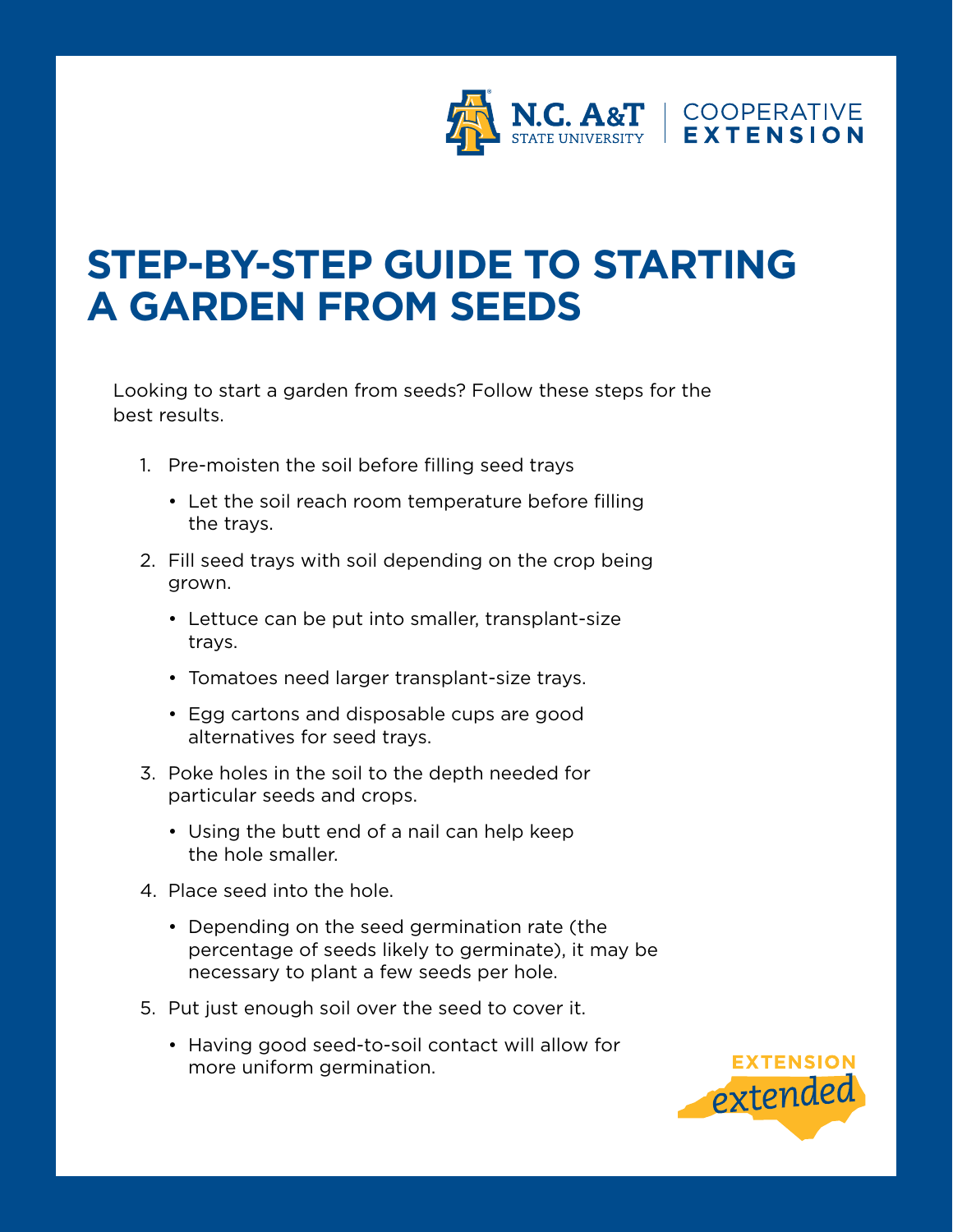- 6. Water the seeds, but not so much that the soil moves, and the seeds float away.
	- Using warm water (80 degrees Fahrenheit) can help with germination.
- 7. Keep soil moist, but not wet.
	- Touching the soil to ensure that it's not too wet is always a good idea.
	- Once seeds germinate, cut back on watering to begin proper root development.
- 8. Provide lighting to ensure that the seeds get the energy needed to grow.
	- Typically, seeds need 8-10 hours of light a day.
	- A desk lamp or ceiling light are good options if you don't have enough sunlight from a window.
- 9. After the transplant starts to get larger, a multipurpose fertilizer may be needed for better growth and vigor.
- 10. Before planting outside, plants need to be "hardened off."
	- Hardening off means allowing the plants to get acclimated to outdoor conditions to make it stronger before it is permanently planted outside.
	- Suitable options for hardening off are a carport, porch or under a tree.
	- Days 1-3: put in direct sunlight for two hours
	- Days 4-7: put in direct sunlight for five hours
	- Days 8-10: put in direct sunlight all day.
	- Be sure to check your transplants regularly during this period as the sun will soak up the water in the soil more quickly than indoor light.